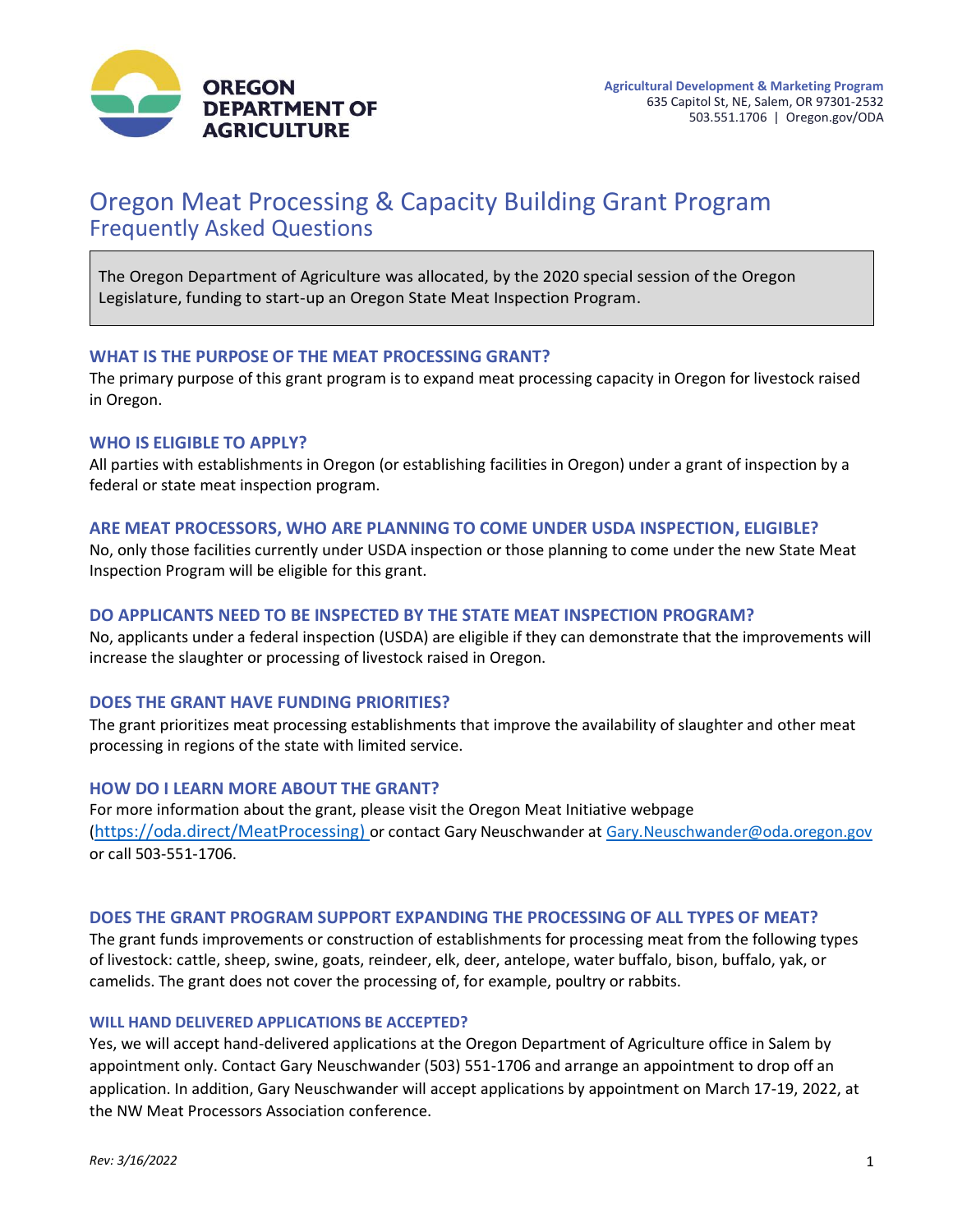#### **DO I NEED TO ACTUALLY NEED TO COME UNDER THE STATE MEAT INSPECTION PROGRAM?**

Yes. If you apply for the grant indicating that you have meat processing facility that is not currently under USDA inspection and plan to make upgrades to come under the new State Meat Inspection Program, the expectation is that you will come under the State Meat Inspection Program within the grant period (by the end of June 2023).

#### **I'M CURRENTLY INSPECTED BY ODA, HOW IS THE STATE MEAT INSPECTION PROGRAM DIFFERENT?**

Current meat licensing within Oregon is limited to either 'retail exempt' or 'custom exempt' activities. [Retail](https://www.govinfo.gov/content/pkg/CFR-2017-title9-vol2/xml/CFR-2017-title9-vol2-sec303-1.xml)  [exempt sales](https://www.govinfo.gov/content/pkg/CFR-2017-title9-vol2/xml/CFR-2017-title9-vol2-sec303-1.xml) are limited to the sale of inspected meat products to the end consumer. Custom exempt activities are limited to the slaughter and processing of meat animals for the exclusive personal use of the animal owner. Custom meat may not enter commerce. The new Oregon State Meat Inspection Program (OSMIP) will offer inspection authority and service within the state of Oregon that is equal to that provided by the FSIS. As a result, any meat processed under the OSMIP and sold within the state of Oregon is offered the same privileges and exemptions as USDA inspected meat products.

## **CAN I GET THE GRANT FOR A MOBILE SLAUGHTER UNIT?**

Yes, if you are planning to come under the State Meat Inspection Program with the mobile slaughter operation. (Please note that currently all current mobile slaughter units in Oregon are operating under a custom exempt license from ODA. To come under the new Oregon State Meat Inspection Program, a unit would need to meet requirements equivalent to the USDA FSIS requirements.)

#### **ARE "CASH" AND "IN-KIND" CONTRIBUTIONS REQUIRED FOR THIS GRANT?**

No. Additional Investments in the project of your money and time beyond the requested grant funds are not required but including them in the grant application does give a clearer picture of project scope, applicant commitment and potential impact.

### **CAN I APPLY FOR A PORTION OR PHASE OF A BIGGER PROJECT?**

Yes, the requested grant funds are to be expended and purchases delivered by June 2023 and it may be necessary to limit the grant application to a portion of the project that can be completed within the grant period.

# **I INDICATED ON THE GRANT APPLICATION THAT I WILL BE OPERATING UNDER THE STATE MEAT INSPECTION PROGRAM, DO I NEED TO BE SIGNED UP WITH ODA WHEN I SUBMIT THE GRANT APPLICATION?**

No, there is not a requirement that a grant applicant be signed up with the ODA upon submission of the grant document. The State Meat Inspection Program is not able to accept "State Grant of Inspection" applications until July  $1^{st}$  of 2022. Grant applications must state an intent to sign up for Oregon State Inspection and create a path towards complying with the requirements that will be "equal to" current USDA FSIS requirements.

#### **HOW DO I SIGN UP FOR THE STATE MEAT INSPECTION PROGRAM?**

The Oregon State Meat Inspection program is currently going through a rule making process. We are anticipating that we will be able to start accepting applications for State Inspection in July of 2022.

# **I SUBMITTED THE GRANT APPLICATION WITH MY INFORMATION, CHECKED SECTIONS AND BUDGET INFORMATION AND I ALSO INCLUDED A WORD FILE WITH THE NARRATIVE. IS SUBMITTING TWO FILES OK?**

Yes, just makes sure the files are named according to the instruction in the guidance document and the total page count of the two documents together does not exceed 16.